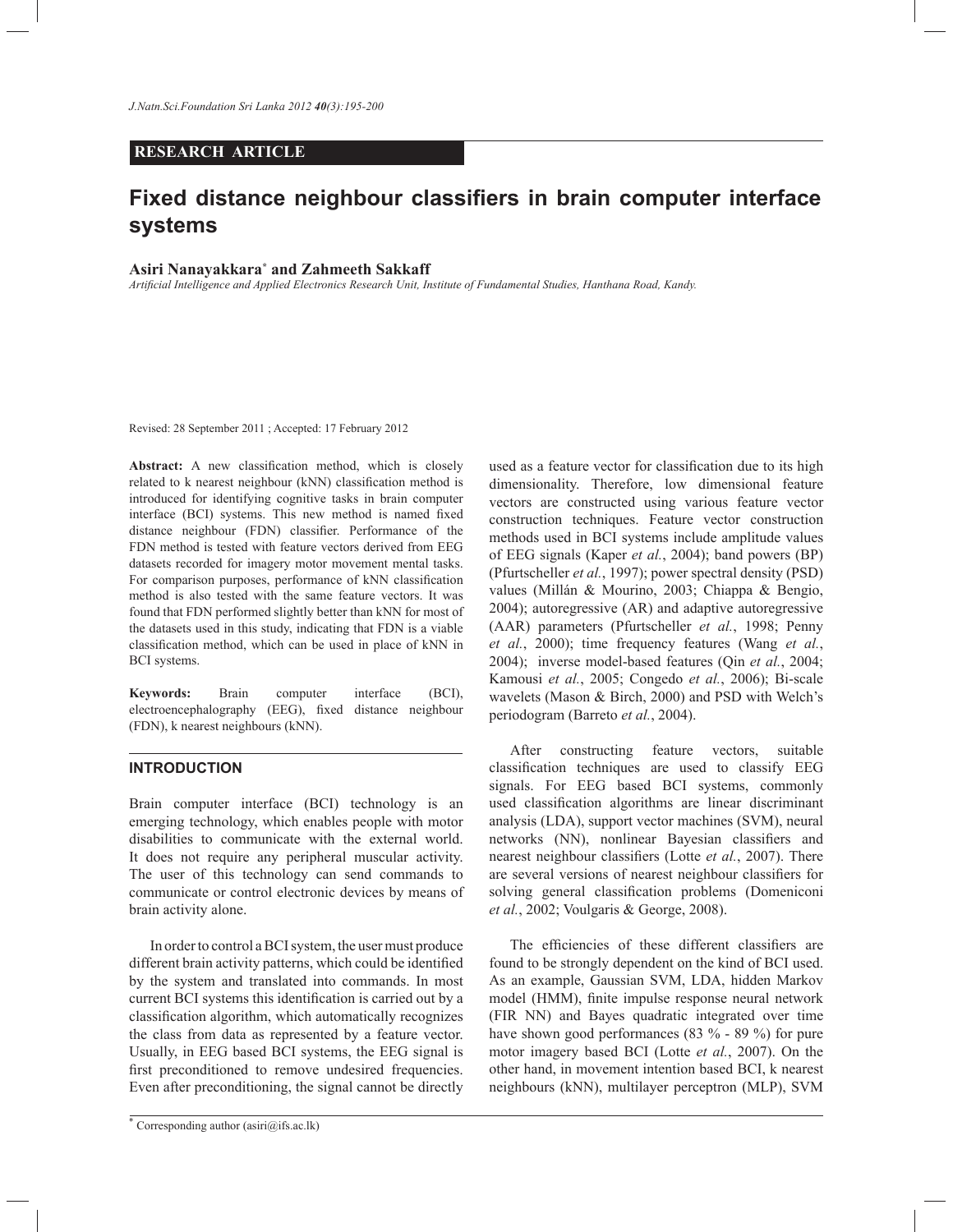and LDA have shown better performance than other classifiers (Lotte *et al.*, 2007). However, kNN algorithms have not shown very good performance for asynchronous BCI (Lotte *et al.*, 2007).

 For most of the BCI systems, the system has to be trained and parameters of feature vector construction and classification schemes have to be determined at the training stage.

 In this paper, a fixed distance neighbour (FDN) classifier, which is closely related to kNN is proposed for BCI systems. Its performance with motor imagery based BCI data and the performance of kNN classifier on the same dataset is also presented.

# **METHODS AND MATERIALS**

#### **Fixed distance neighbour classifier**

In kNN classifier, a decision is made by examining the labels on the *k* nearest neighbours and taking the majority vote. In order to find the *k* nearest neighbours for a given test feature point, distances between the test feature point and all the training feature points are calculated and sorted. The metric used for determining distances will depend on the problem of interest. The most commonly used metrics are Euclidian distance metric, cityblock distance metric and correlation distance metric. In the FDN classifier introduced in this paper, a hypersphere of fixed radius (say  $r_c$ ) centered at the test point is considered and labels of the training points inside the hypersphere are examined. The decision is taken according to the majority vote.

Let  $x_1, x_2, \dots, x_M$  be the training set of *N* dimensional feature vectors and *a* be a testing feature vector of the same dimension.

$$
x_k = \begin{bmatrix} x_{k,1} \\ x_{k,2} \\ \vdots \\ x_{k,N} \end{bmatrix} \text{ and } a = \begin{bmatrix} a_1 \\ a_2 \\ \vdots \\ a_N \end{bmatrix}
$$

Suppose that the distance between test vector  $a$  and  $i<sup>th</sup>$ training vector  $x_i$  is  $d_{a,i}$   $i = 1, 2, \dots, M$ . Note that  $d_{a,i}$ can be calculated with any metric as mentioned above. In FDN feature vectors, which participate in classifying the test vector *a* belongs to the set *S<sup>a</sup>* .

$$
S_a = \left\{ x_k | d_{a,k} < r_c \quad 1 \le k \le M \right\}
$$

where,  $d_{a,k} = (x_k - a)^T (x_k - a)$  for Euclidean metric. The class label of the test vector is predicted as the label of the class, which is having the highest number of feature vectors in  $S_a$ .

 The major difference between kNN and FDN methods can be described as follows. In kNN, since the number of nearest neighbours are fixed, the radius of the hypersphere, which encloses the nearest neighbours can be very different from one test point to another as shown in Figures 1*(a)* and 1*(b)*. On the other hand, in FDN, since radius  $r_c$  of the hypersphere is fixed, the number of neighbours participating in voting can be different from one test point to another as shown in Figures 2*(a)* and 2*(b)*.



**Figure 1:** Training feature vector points of a two class problem are represented as Δ and ●. Test point is represented as  $\Box$  (a) In kNN classification, when the concentration of points surrounding the test point is large, a sphere with small radius could enclose seven nearest neighbours. (b) When the concentration of the feature vectors is low, a sphere with larger radius is needed to enclose the seven nearest neighbour points.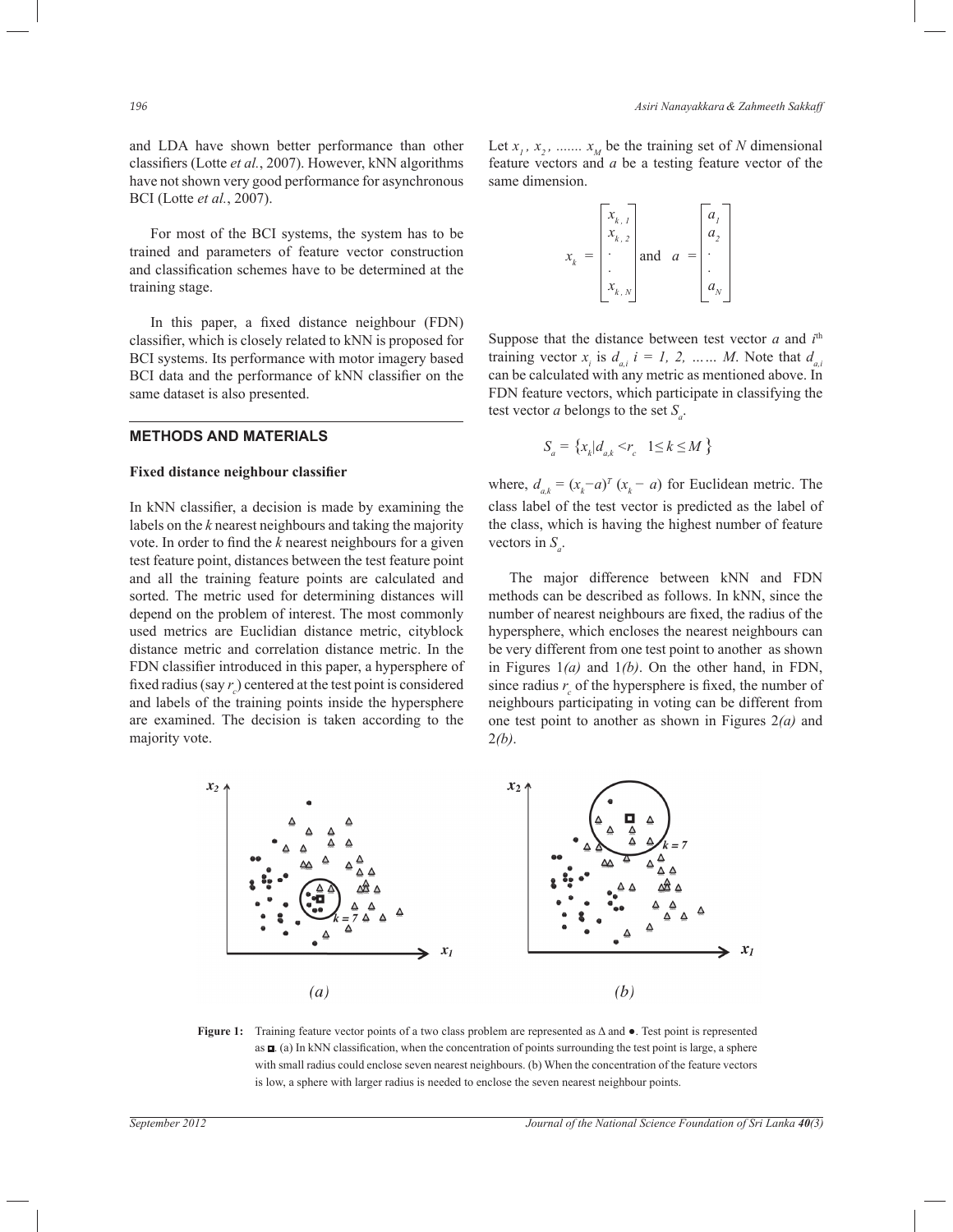

**Figure 2:** Training feature vector points are as in Figure 1. (a) In FDN classification, when the concentration of points surrounding the test point is large, the sphere with radius  $d_c$  encloses large number of neighbours. (b) When the concentration of the feature vectors is low, the sphere encloses fewer numbers of neighbour points.

The radius of the hypersphere, which encloses *k* nearest neighbours depends on the density of the training feature vectors in the neighbourhood of the test point. Consequently, this radius can vary considerably from one test point to another as mentioned earlier. When *k* is even, there is a possibility of getting a tie and in such a situation; tie-break is achieved by inclusion of a random point or the next nearest neighbour point for voting. With a sufficiently high value of *k* and enough training samples, kNN can approximate any function, which enables it to produce nonlinear decision boundaries.

 In FDN, for an arbitrary radius centered at the test point, there is a possibility that hypersphere encloses no test feature vectors or encloses all the test feature vectors. Therefore, the radius  $r_c$  has to be determined at the training stage such that the radius is large enough to enclose at least the desired number of feature vectors of the training dataset and classification efficiency is maximal. In addition, there is also a possibility that the number of test feature vectors inside the hypersphere is even and can produce a tie for a given test vector. The tie break in FDN can also be carried out by a mechanism as described before for the kNN classifiers. Since optimal  $k$  in the kNN method and  $r_c$  in the FDN depend on the problem of interest, these parameters are determined empirically with the training dataset.

 There are two standard techniques, which can be used for determining the parameters of the classification method. In both techniques, while varying the parameters of the classification method, the performance of the system is evaluated and the optimal values of the parameters are obtained. As described below, these two techniques differ in the way the performance is evaluated.

*Journal of the National Science Foundation of Sri Lanka 40 (3) September 2012*

the classification method is carried out by choosing a single feature vector as a test vector from the training dataset and training the system with the remaining training feature vectors. Then the classification method is tested with this single test vector. This is continued by choosing a different feature vector from the training dataset at a time, until every vector in the training data set has participated. At the end, the total performance is calculated. The optimal parameters are determined by varying the parameter values and repeating the calculation. The parameters, which produce the best performance are taken as the optimal parameters.

In the first technique, evaluation of the performance of

 In the second technique, part of the training dataset is separated as testing data for determining the optimal parameters, while the remaining part of the training dataset is used for training the system. Performance of the classification method was evaluated for the testing dataset while changing the values of the parameters. The parameters, which produced the best performance are taken as the optimal parameters. These optimal parameters are then utilized for evaluating the overall performance of the classification method.

#### **Performance of the FDN**

Performance of the FDN was evaluated by using the EEG dataset recorded while subjects were performing imagery motor movements (IMM) mental tasks (Zachary *et al.*, 1990; Pfurtscheller *et al.*, 1998; Birbaumer, 1999; Wang *et al.*, 2004; Pfurtscheller *et al.*, 2006; Lehtonen *et al.*, 2008) and baseline (BL). The baseline signal represents the mental stage of the subject when he/she is not thinking of any specific mental task without eye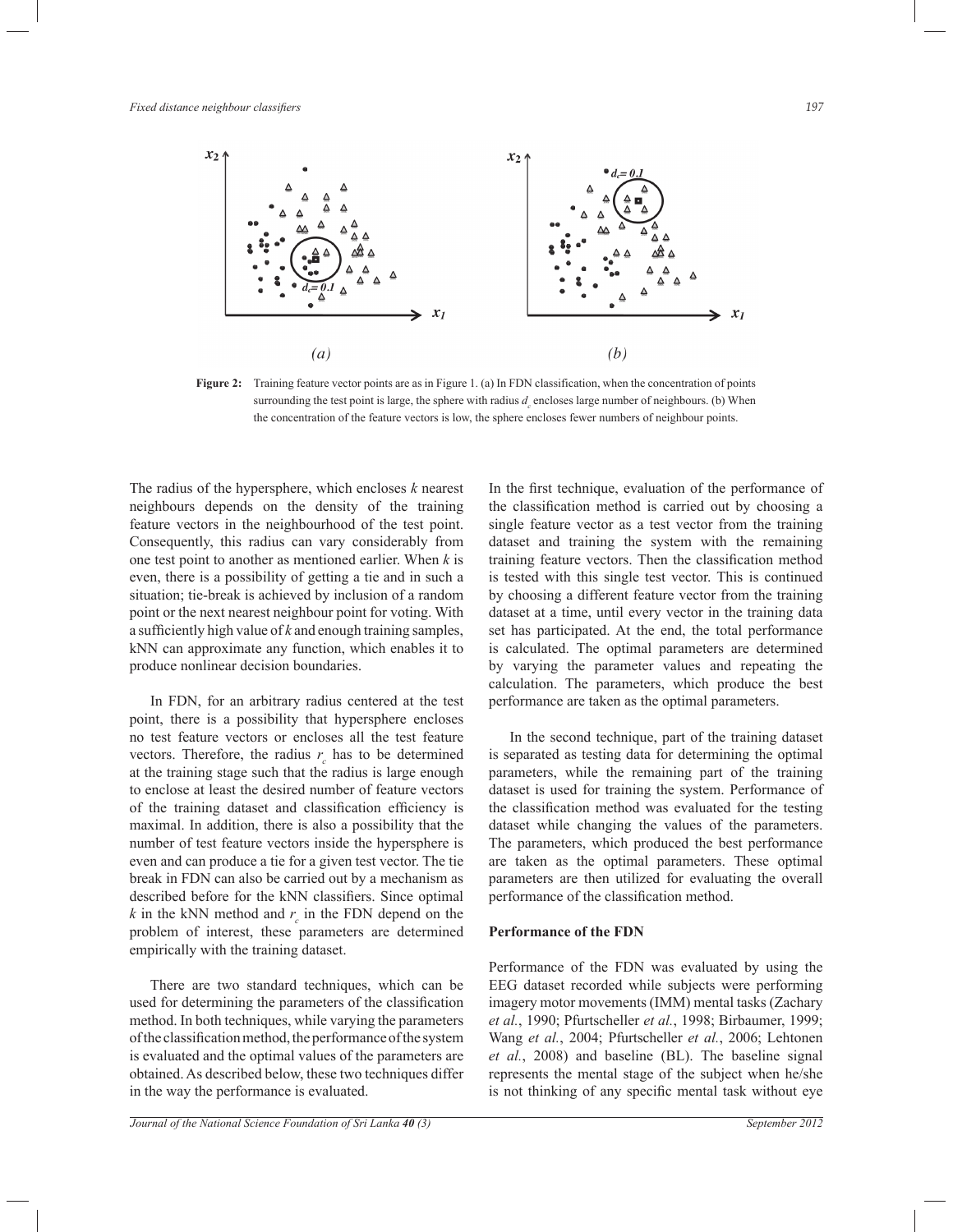blinks. The IMM mental tasks are the most popular mental tasks used in BCI due to their good performance. First the EEG data was filtered using bandpass filtering and feature vectors were constructed with band power. For comparison purposes, performance of kNN was also determined for the same feature vectors and shown in the Tables.

 IMM consists of two mental tasks, namely, imagery of Left middle finger movement (LFM) and imagery of Right middle finger movement (RFM). EEG recordings for IMM were carried out as follows.

 The subjects were seated in an armchairs in front of a white blank screen, which was placed approximately one and a half meters away from them. The main reason for placing this white blank screen in front of the subject was to reduce distractions. They were asked not to pay any attention to the white board but to concentrate on mental task they are performing. During the recording of trials, they were instructed to avoid eye movements and to keep their arms and hands relaxed. If eye blinks or eye moments occurred during the recordings, recorded data in the trial was discarded and the trial was repeated to avoid artifacts in EEG data.

# **RESULTS**

In this investigation 24 feature vector datasets generated from two subjects were used. The parameters used in recordings of the two EEG datasets are as follows (Table 1).

 In order to compare the performance of FDN and kNN classifiers, twenty four different feature vector datasets were constructed from two subjects by changing the channels, bandpass filter frequencies and width of frequency bands as shown in Tables 2 and 3.

The procedure for selecting parameters to get the best performance for FDN is as follows.

- (a) The sets of all the trials were grouped into two; one group for training and the other for testing.
- (b) In order to select optimal parameters, only a part of the training group was used for training the system.
- (c) With FDN as a classifier, the other part was used for testing the performance while changing the values of the parameters (channels, bandpass filter frequencies and width of frequency bands). The parameters corresponding to the best performance were selected as the optimal parameters.

**Table 1:** Parameters and settings used in all the EEG recording sessions

| Channels used for recording | All 20 channels according to $10 - 20$<br>system |
|-----------------------------|--------------------------------------------------|
| Sample rate                 | 256 samples per second                           |
| Block size                  | 768 bytes per block per channel                  |
| Recording duration          | 9 seconds                                        |

**Table 2:** Parameters for datasets D1 - D12

| Dataset         | Channels   | Filter frequencies | Width of        |
|-----------------|------------|--------------------|-----------------|
| label           |            | (low, high)        | frequency bands |
|                 |            | BL vs. LFM         |                 |
| D1              | 1, 8, 11   | (1, 30)            | 40              |
| D <sub>2</sub>  | 5, 10, 15  | (1, 34)            | 40              |
| D <sub>3</sub>  | 10, 15, 19 | (1, 39)            | 41              |
| D <sub>4</sub>  | 3, 7, 10   | (1, 32)            | 42              |
| D <sub>5</sub>  | 3, 7, 15   | (1, 31)            | 41              |
| D <sub>6</sub>  | 7, 10, 15  | (1, 31)            | 40              |
|                 |            | BL vs. RFM         |                 |
| D7              | 1, 8, 11   | (1, 33)            | 36              |
| D <sub>8</sub>  | 5, 10, 15  | (1, 31)            | 39              |
| D <sub>9</sub>  | 10, 15, 19 | (1, 30)            | 36              |
| D10             | 3, 7, 10   | (1, 30)            | 40              |
| D11             | 3, 7, 15   | (1, 40)            | 38              |
| D <sub>12</sub> | 7, 10, 15  | (1, 32)            | 40              |

**Table 3:** Parameters for datasets D13 – D24

| Dataset         | Channels   | Width of<br>Filter frequencies |                 |
|-----------------|------------|--------------------------------|-----------------|
| label           |            | (low, high)                    | frequency bands |
|                 |            | BL vs. LFM                     |                 |
| D <sub>13</sub> | 1, 8, 11   | (1, 31)                        | 41              |
| D <sub>14</sub> | 5, 10, 15  | (1, 38)                        | 40              |
| D <sub>15</sub> | 10, 15, 19 | (1, 32)                        | 40              |
| D <sub>16</sub> | 3, 7, 10   | (1, 33)                        | 32              |
| D17             | 3, 7, 15   | (1, 35)                        | 38              |
| D18             | 7, 10, 15  | (1, 35)                        | 38              |
|                 |            | BL vs. RFM                     |                 |
| D <sub>19</sub> | 1, 8, 11   | (1, 32)                        | 40              |
| D20             | 5, 10, 15  | (1, 39)                        | 39              |
| D <sub>21</sub> | 10, 15, 19 | (1, 33)                        | 39              |
| D <sub>22</sub> | 3, 7, 10   | (1, 36)                        | 40              |
| D23             | 3, 7, 15   | (1, 41)                        | 38              |
| D24             | 7, 10, 15  | (1, 44)                        | 31              |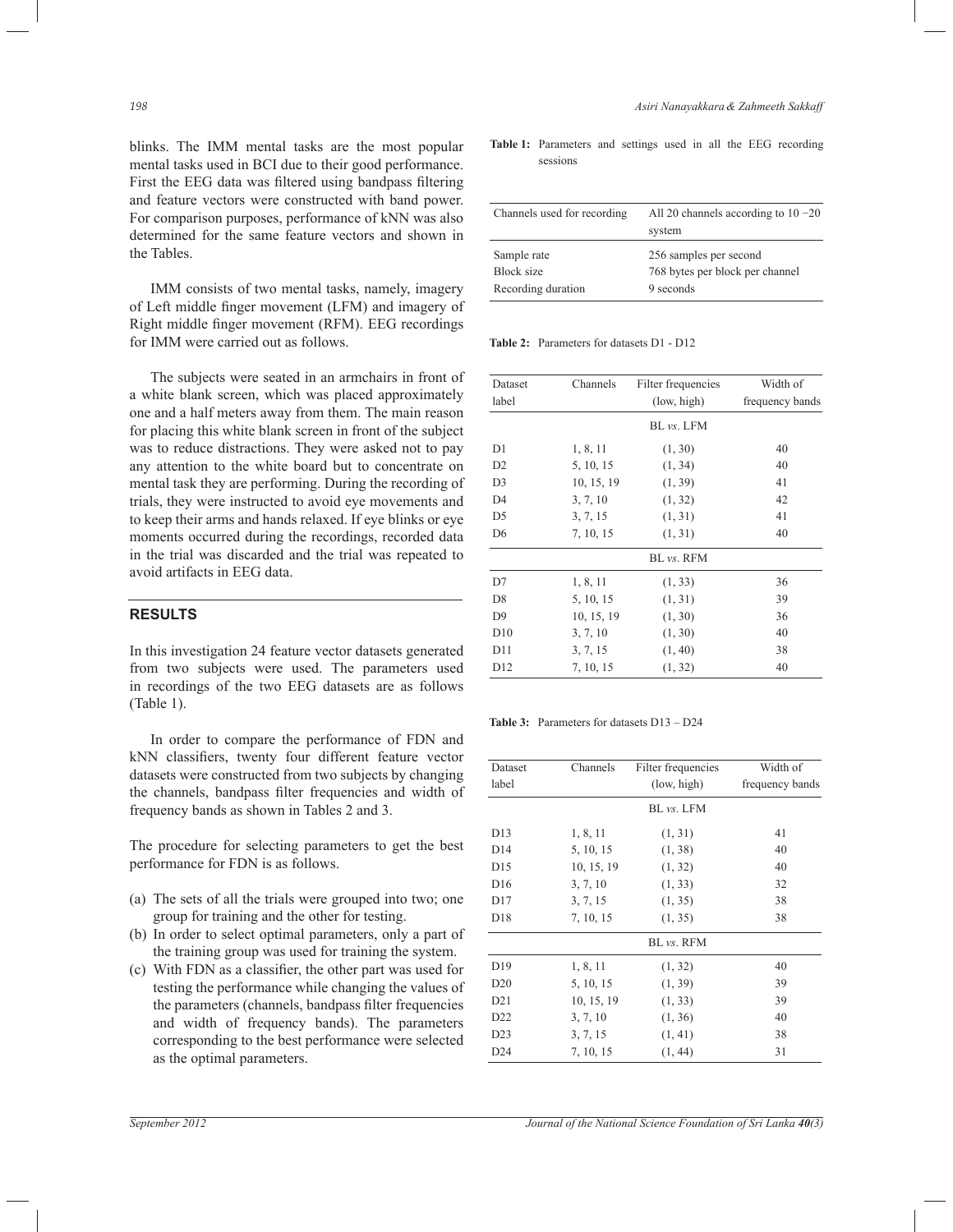| <b>Table 4:</b> Performance of FDN and kNN for datasets D1 – D12 |  |  |  |  |  |  |  |
|------------------------------------------------------------------|--|--|--|--|--|--|--|
|------------------------------------------------------------------|--|--|--|--|--|--|--|

| Dataset        | <b>FDN</b> |             |    | kNN         |  |  |
|----------------|------------|-------------|----|-------------|--|--|
|                | $d_{c}$    | Performance | k  | Performance |  |  |
| 1              | 0.1690     | 93 %        | 3  | $92\%$      |  |  |
| $\mathfrak{D}$ | 0.1990     | $97\%$      | 9  | $95\%$      |  |  |
| 3              | 0.1770     | 93 %        | 7  | 93 %        |  |  |
| $\overline{4}$ | 0.2270     | $95\%$      | 15 | $95\%$      |  |  |
| 5              | 0.1760     | $95\%$      | 3  | 93 %        |  |  |
| 6              | 0.1760     | $90\%$      | 7  | 88 %        |  |  |
| 7              | 0.1750     | $92\%$      | 5  | 98 %        |  |  |
| 8              | 0.2070     | 98 %        | 13 | $93\%$      |  |  |
| 9              | 0.2900     | $90\%$      | 3  | 88 %        |  |  |
| 10             | 0.2070     | $95\%$      | 5  | $95\%$      |  |  |
| 11             | 0.2010     | $97\%$      |    | $97\%$      |  |  |
| 12             | 0.1820     | 93 %        |    | 93 %        |  |  |

**Table 5:** Performance of kNN and FDN for datasets D13 – D24

| Dataset |    | <b>FDN</b>  |         | kNN         |
|---------|----|-------------|---------|-------------|
|         | k  | Performance | $d_{c}$ | Performance |
| 13      | 3  | 88 %        | 0.1680  | $87\%$      |
| 14      | 11 | $95\%$      | 0.1940  | $97\%$      |
| 15      | 1  | $87\%$      | 0.1650  | $90\%$      |
| 16      | 9  | $90\%$      | 0.2350  | $92\%$      |
| 17      | 5  | 88 %        | 0.1780  | $93\%$      |
| 18      | 7  | $92\%$      | 0.2020  | 88 %        |
| 19      | 1  | $97\%$      | 0.1770  | $97\%$      |
| 20      | 15 | $95\%$      | 0.2120  | 98 %        |
| 21      | 3  | $85\%$      | 0.2130  | 88 %        |
| 22      | 9  | $97\%$      | 0.2040  | $97\%$      |
| 23      | 1  | 97%         | 0.2010  | $97\%$      |
| 24      | 5  | $95\%$      | 0.1790  | 93 %        |

The optimal parameters for kNN were found in a similar manner.

When creating the feature vector datasets D1 to D12, the parameters were chosen such that they produced the best performance for FDN classification method during the training period.

 On the other hand, the feature vector datasets D13 to D24 were constructed using, the optimal parameters found for kNN during the training period.

The performance of a given dataset was calculated using the formula given below.

$$
P = \frac{N_s}{N} \times 100 \tag{1}
$$

*P* – Performance

*Ns*  – Number of successfully identified mental tasks

 $\overrightarrow{N}$  – Total number of mental tasks

The performance of FDN and kNN are shown in Tables 4 and 5.  $k$  values for kNN and  $d_c$  values for FDN given in the tables corresponding to the best performance that were obtained for each method. It is evident from Tables 4 and 5 that FDN method performed better than kNN for most of the feature vector datasets used in the study.

# **DISCUSSION AND CONCLUSION**

The performance of a new classification method, fixed distance neighbour classifier, which is closely related to the well known k nearest neighbour classifier is presented. The main difference between these two methods can be summarized as follows. kNN does not consider how far the training dataset points are located from the test point but considers only the number of neighbours. As a result some neighbours, which participated in voting can be far away from the test point due to lack of training data points in the neighbourhood of the test point. On the other hand FDN does consider how far the training data set points are located from the test point, but does not take into account the number of neighbours that participated in voting when classification decision was made. As a result, for different test points, different number of neighbours participated in voting. However, if the distribution of feature vectors in the feature space (i.e. density of feature vectors) is uniform, both methods should produce the same performance.

 For most of the twenty four feature vector data sets used in this study, FDN showed slightly better performance than the kNN, indicating FDN is a viable classification method, which can be used in place of kNN. Since we have tested FDN only for feature vectors derived from EEG data sets, which were specifically recorded for BCI, the true merit of FDN as a general classification method cannot be made and further studies have to be carried out with other type of data to determine its general validity.

## **REFERENCES**

1. Barreto G.A., Frota R.A. & de Medeiros F.N.S. (2004). On the classification of mental tasks: a performance comparison of neural and statistical approaches. *Proceeding of the IEEE Workshop on Machine Learning for Signal Processing,* 29 September - 4 October.